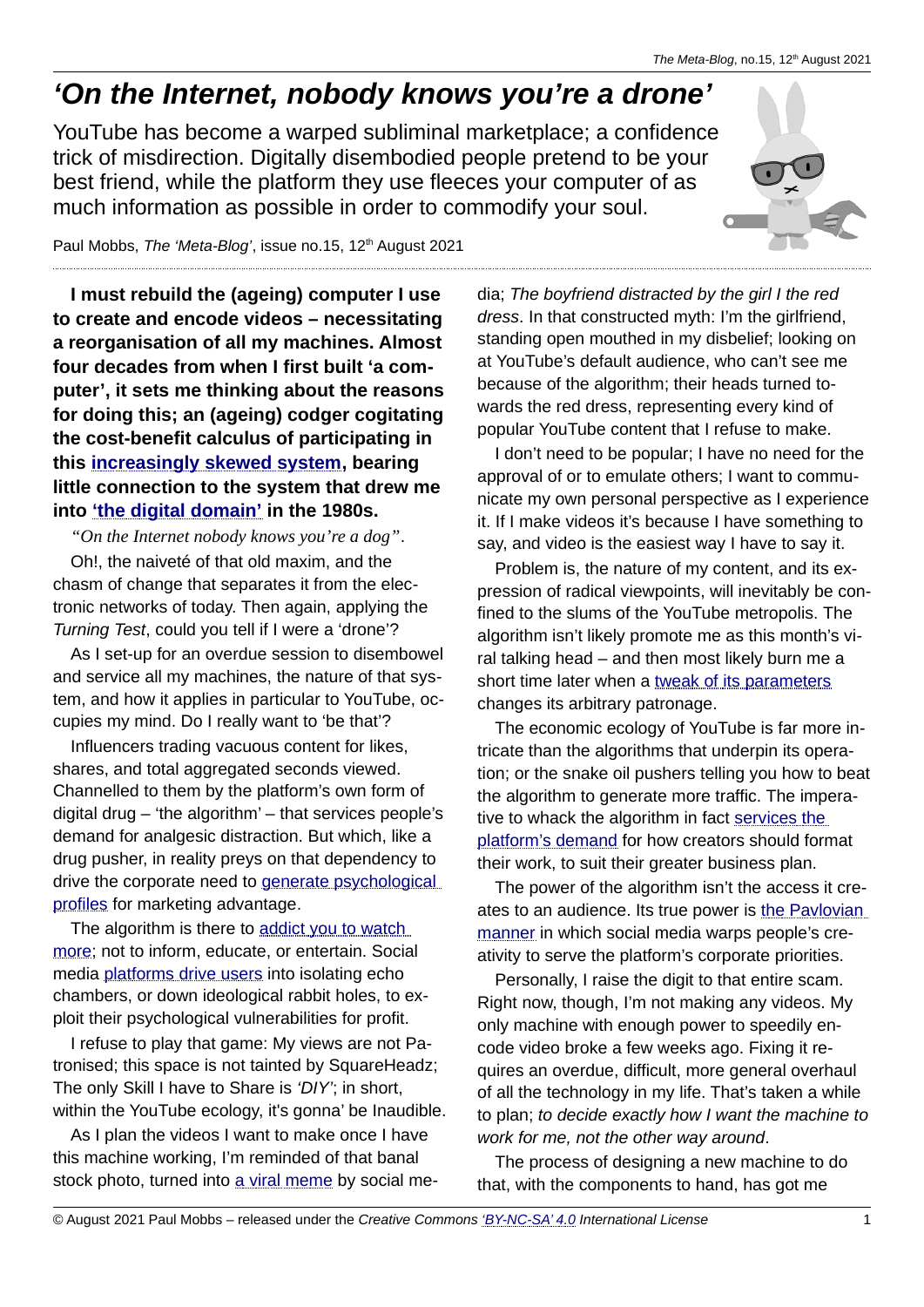thinking though: Of the algorithm; its invisible hold over the people subject to its subliminal influence; and of my participation in that digital [' masquerade'](https://en.wikipedia.org/wiki/Masquerade_ball).



## Virtual environments sever humanity's last links to what is truly 'natural'

If I had to give a metaphor for my vision of social media platforms and society, it would be giving a live grenade to pre-school children in the hope it would broaden their experience. It's not certain that a disaster would arise, but from the observable evidence it is highly foreseeable that it might.

This metaphor simplifies reality: The children are given a device which they do not understand conceptually, or have even a basic understanding of its workings. Are the far more complex, algorithmic underpinnings of of social media, and especially the hidden scripted processes of data collection it enables behind the scenes, any different for adults?

In the modern context of digital environments, Oscar Wilde was so wrong when he said, *"Man is least himself when he walks in his own person. Give him a mask and he will tell you the truth."* 

[Social media has become](https://www.ncbi.nlm.nih.gov/pmc/articles/PMC7134385/) *"a masquerade ball where attendees obscure, to a lesser or greater degree, their true identities by wearing a mask or costume."*  Social interaction, isolated and/or anonymous, liberates the participant(s) from the presentation and maintenance of a single, true identity. This debate over 'anonymity' on social media is a commonly discussed dilemma, but that's not the issue that concerns me here.

No, my concern is far nearer to that expressed by Wilde's contemporary, [John Ruskin](https://www.gutenberg.org/files/30755/30755-h/30755-h.htm#page161): *"You must either make a tool of the creature, or a man of him. You cannot make both"* (see box for full quote).

The issue is the delegation of people's perception of reality, and hence capacity to judge value, that social media platforms enable – and the fact that this transaction is skewed squarely to the needs of the platform operator, [not their willing 'drones'](https://journals.sagepub.com/doi/abs/10.1177/1354856517736978).

Akin to what Ruskin says, the issue is the conflict between 'machine learning' and ['human creativity'](https://www.tandfonline.com/doi/abs/10.1080/1369118X.2016.1200645):

*"Algorithms are able to function as a result of the translation of items, actions and processes into calculable and malleable units or data points. Rendering all in some senses as equivalent regardless of the actual content or context. In turn these renderings are attributed value, meaning and relationships through the very design and operation of the algorithm itself and its interaction with its broader environment. In some ways, this rendering process is indiscriminate and [without judgement.](https://journals.sagepub.com/doi/full/10.1177/2056305117743140) On that basis alone, questions can be posed as to the broader philosophical issues raised... when the everyday is increasingly algorithmically articulated. Or more simply, to ask how this might affect how people see and understand their environment and their relations when all is reducible to malleable discrete but combinable units."*

John Ruskin: *'The Stones of Venice'* (1852) (volume 2, chapter 2, section XII, pages 161-162) *XII. And observe, you are put to stern choice in this matter. You must either made a tool of the creature, or a man of him. You cannot make both. Men were not intended to work with the accuracy of tools, to be precise and perfect in all their actions. If you will have that precision out of them, and make their fingers measure degrees like cog-wheels, and their arms strike curves like compasses, you must dehumanise them. All the energy of their spirits must be given to make cogs and compasses of themselves. All their attention and strength must go to the accomplishment of the mean act. The eye of the soul must be bent upon the finger-point, and the soul's force must fill all the invisible nerves that guide it, ten hours a day, that it may not err from its steely precision, and so soul and sight be worn away, and the whole human being be lost at last – a heap of sawdust, so far as its intellectual work in this world is concerned; saved only by its Heart, which cannot go into the form of cogs and compasses, but expands, after the ten hours are over, into fireside humanity. On the other hand, if you will make a man of the working creature, you cannot make a tool. Let him but begin to imagine, to think, to try to do anything worth doing; and the engine-turned precision is lost at once. Out come all his roughness, all his dullness, all his incapability; shame upon shame, failure upon failure, pause after pause: but out comes the whole majesty of him also; and we know the height of it only, when we see the clouds settling upon him. And, whether the clouds be bright or dark, there will be transfiguration behind and within them.*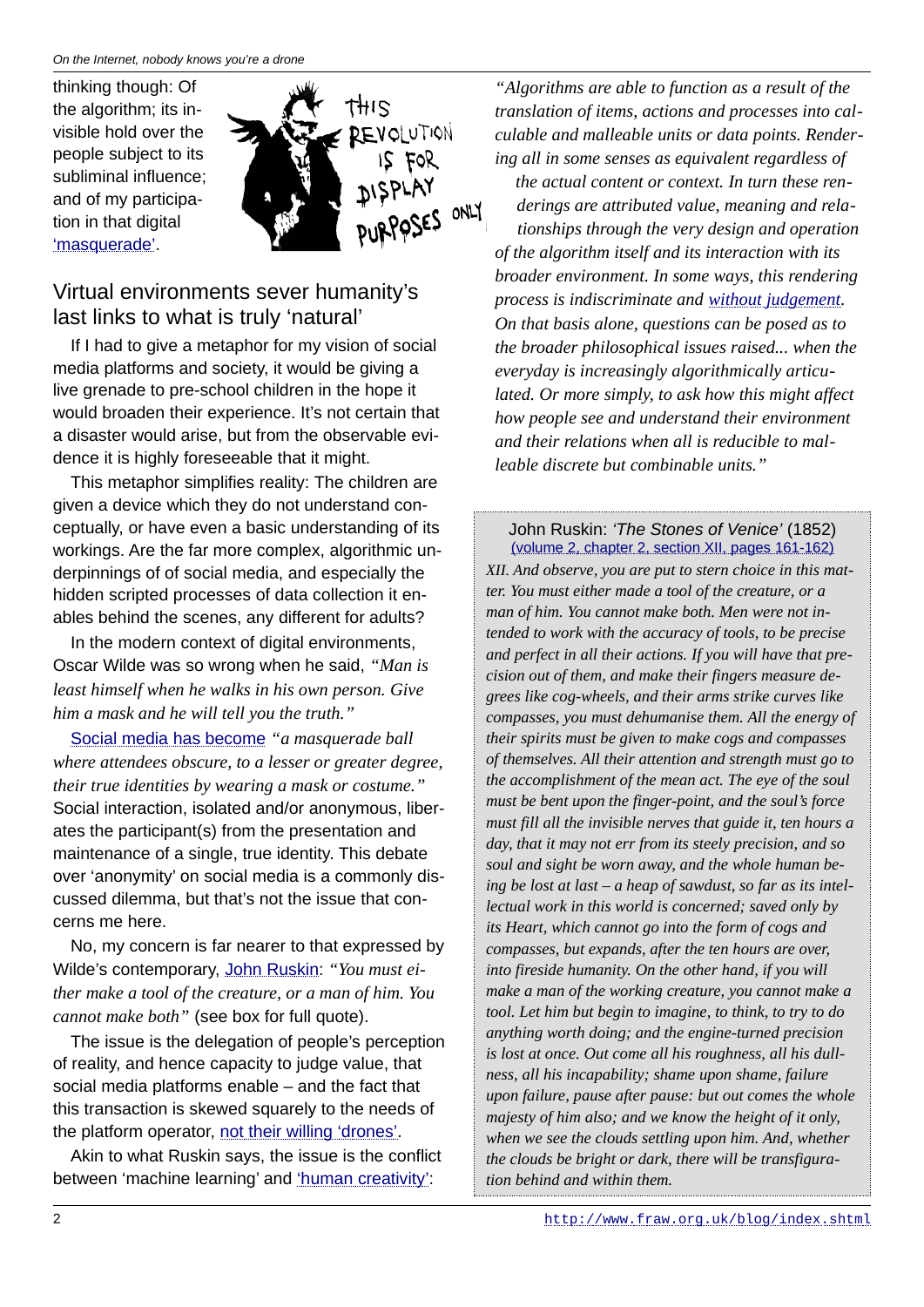The issue is not so much the design of digital platforms; albeit social disconnection, the [amplification of fringe issues](https://journals.sagepub.com/doi/abs/10.1177/1362480616643382), and [susceptibility](https://journals.sagepub.com/doi/full/10.1177/0093650220961965) to [automated micro-targeting](https://www.tandfonline.com/doi/full/10.1080/0960085X.2018.1560920) of content, are important. It is that the purposes for which people use the platform – for communication – and the purposes of the platform's owners – for digital market control and profiting from data collection – are antagonistic.

Neoliberal and digital libertarian pundits promote the 'Net and social media as a new environment for creativity; when in fact Internet platforms are demonstrably a new arena for economic exploitation, political manipulation, and social control. Just as Ruskin outlined, turning people into 'tools' does not make them more creative; it just makes them better tools for those wanting to exploit them as unwitting 'drones' within their economic enterprise.

With social media, though, turning people loose in an environment without an evolved social framework to control it guarantees their *'roughness, dullness, and incapability'* is [released too](https://www.tandfonline.com/doi/abs/10.1080/15252019.2018.1491813). But with social media, [releasing](https://dl.acm.org/doi/abs/10.1145/3340531.3412152) and [amplifying](https://matthardy.org/pdfs/network_biases_cogsci.pdf) those traits to maximise the time spent on-line *is the objective;* as strong emotional and [instinctive reactions](https://academic.oup.com/hcr/article-abstract/46/4/357/5840447) are what defines our unique susceptibility to [micro-targeted](https://dl.acm.org/doi/abs/10.1145/3340531.3412152) [messages](https://dl.acm.org/doi/abs/10.1145/3340531.3412152) and [on-line manipulation](https://matthardy.org/pdfs/network_biases_cogsci.pdf).

Problem is, the [Internet 'doesn't forget'](https://www.sciencedirect.com/science/article/abs/pii/S0267364917302091). Data bought [or scraped](https://en.wikipedia.org/wiki/Data_scraping) from social media is [warehoused by companies](https://ieeexplore.ieee.org/abstract/document/8378964) marketing on-line personality profiles. This permits numerous points of data to be used to map a profile, to support marketing or political micro-targeting, whenever it is required in the future.

*...and to return to the metaphor of the live grenade*, how many adults participating in social media platforms truly [understand these](https://psyarxiv.com/kaby9/download) [processes?](https://psyarxiv.com/kaby9/download) – and how to moderate their activity to elude, confuse, or [misdirect those systems?](https://mitpress.mit.edu/books/obfuscation)

Therein, platforms like YouTube represent an environment even more confining than Ruskin's

vision; as even when people think they are free to express as individuals, they provide more content for the system to more easily assimilate them.



'The Algorithm' and the delegation of control Almost at the same time that Ruskin wrote his perspective on industrial control, [Pierre-Joseph](https://theanarchistlibrary.org/library/pierre-joseph-proudhon-the-general-idea-of-the-revolution-in-the-19th-century#toc40)   [Proudhon wrote](https://theanarchistlibrary.org/library/pierre-joseph-proudhon-the-general-idea-of-the-revolution-in-the-19th-century#toc40) (see full quote below):

*"To be governed is to be watched, inspected, spied upon, directed, law-driven, numbered, regulated, enrolled, indoctrinated, preached at, controlled, checked, estimated, valued, censured, commanded, by creatures who have neither the right nor the wisdom nor the virtue to do so."*

*Seriously, is there any statement which more aptly sums up today's technologically moderated social media environment?* Such control was never truly possible in Proudhon's time, nor even within later totalitarian industrial states such as the German Democratic Republic. Within the networked, always-connected world, however, the required levels of monitoring, and individualised feedback for the purposes of control, are practically feasible.

More recently, shortly before his death at around the same time the *'world wide web'* was about the take-off, [Gilles Deleuze wrote](https://www.jstor.org/stable/778828):

*We are in a generalized crisis in relation to all the environments of enclosure: Prison, hospital, factory,*

Pierre-Joseph Proudhon: [Epilogue](https://theanarchistlibrary.org/library/pierre-joseph-proudhon-the-general-idea-of-the-revolution-in-the-19th-century#toc40), *'The General Idea of the Revolution in the 19th Century'* (1851) *You call yourself holy and sacred, but you are only the prostitute, the unwearied and unpaid prostitute, of your servants, of your monks, and of your soldiers. You know it, and you permit it. To be governed is to be watched, inspected, spied upon, directed, law-driven, numbered, regulated, enrolled, indoctrinated, preached at, controlled, checked, estimated, valued, censured, commanded, by creatures who have neither the right nor the wisdom nor the virtue to do so. To be governed is to be at every operation, at every transaction noted, registered, counted, taxed, stamped, measured, numbered, assessed, licensed, authorized, admonished, prevented, forbidden, reformed, corrected, punished. It is, under pretext of public utility, and in the name of the general interest, to be placed under contribution, drilled, fleeced, exploited, monopolized, extorted from, squeezed, hoaxed, robbed; then, at the slightest resistance, the first word of complaint, to be repressed, fined, vilified, harassed, hunted down, abused, clubbed, disarmed, bound, choked, imprisoned, judged, condemned, shot, deported, sacrificed, sold, betrayed; and to crown all, mocked, ridiculed, derided, outraged, dishonoured. That is government; that is its justice; that is its morality.*